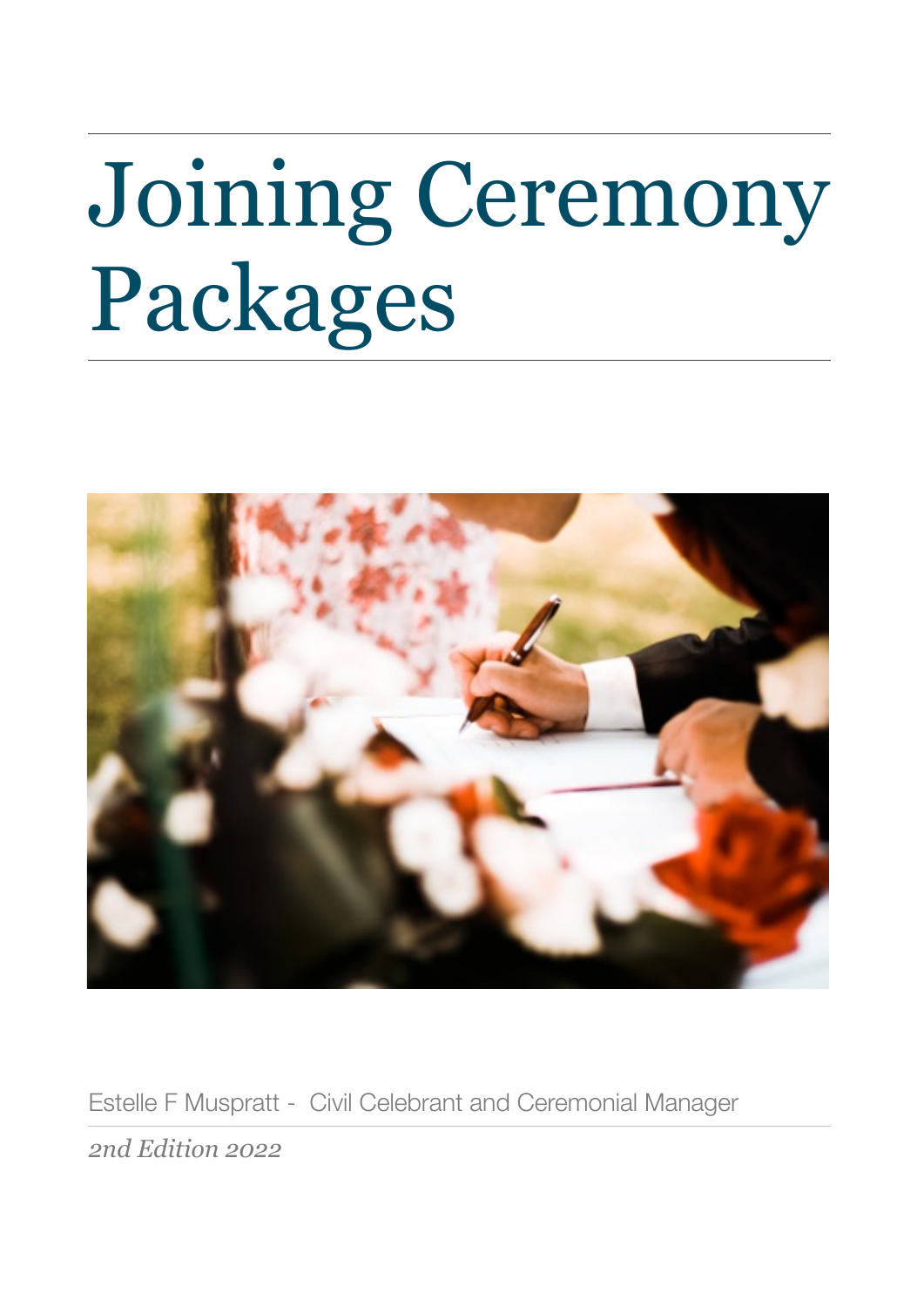| An elegant, scripted, no surprises traditional wedding 4   |
|------------------------------------------------------------|
|                                                            |
|                                                            |
|                                                            |
| A lovely, simple, scripted, no surprises weekday wedding 6 |
|                                                            |
|                                                            |
|                                                            |
|                                                            |
| Handfasting & Commitment Ceremonies 9                      |
|                                                            |
|                                                            |
|                                                            |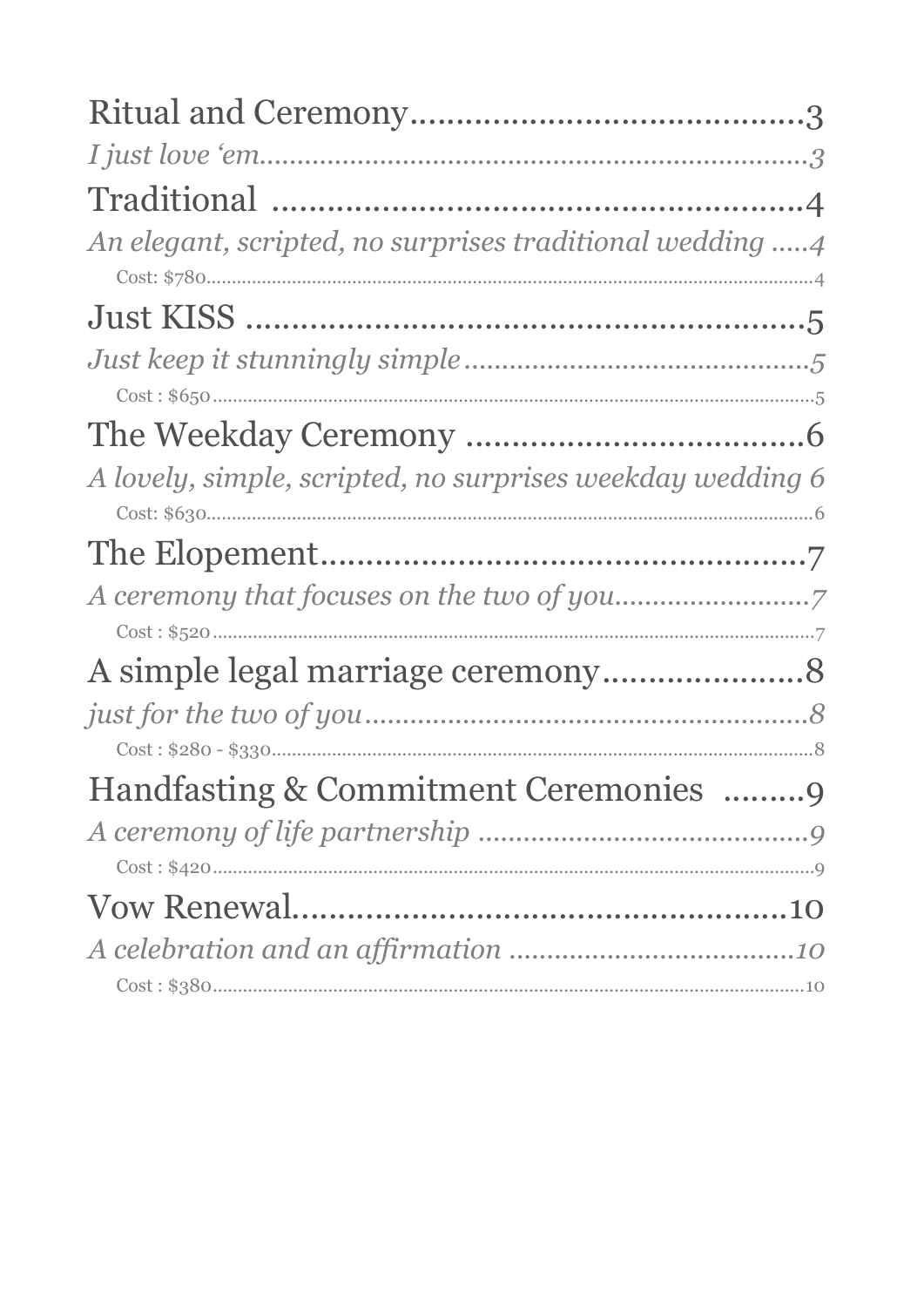### Ritual and Ceremony *I just love 'em*

I've long loved ceremony and ritual - I think it stems from making my first holy communion - the white robes and the sense of ceremony and procession. I loved the whole liturgical dance thing we did at school too and boy did I love an audience!

In my early teens I performed in David Fanshawe's African Sanctus - look it up - a choral latin mass juxtaposed with live records of traditional african music. So awesome! I went on to performing operas, theatre and on the radio. Later I studied acting, became an actor and eventually a theatre director.

I have delivered live performances and ceremonies in many towns and cities in Australia, Europe and the Middle East in the decades since. I have managed ceremonies, been part of them, observed them and broadcast them. Its this passion that I bring to the creation of my ceremonies for others.

This small booklet outlines the sorts of wedding packages I can offer you. They are necessarily generalised, but please know I can easily 'bespoke' a ceremony for your that works to your specific circumstances.

Just ask.

*Stella*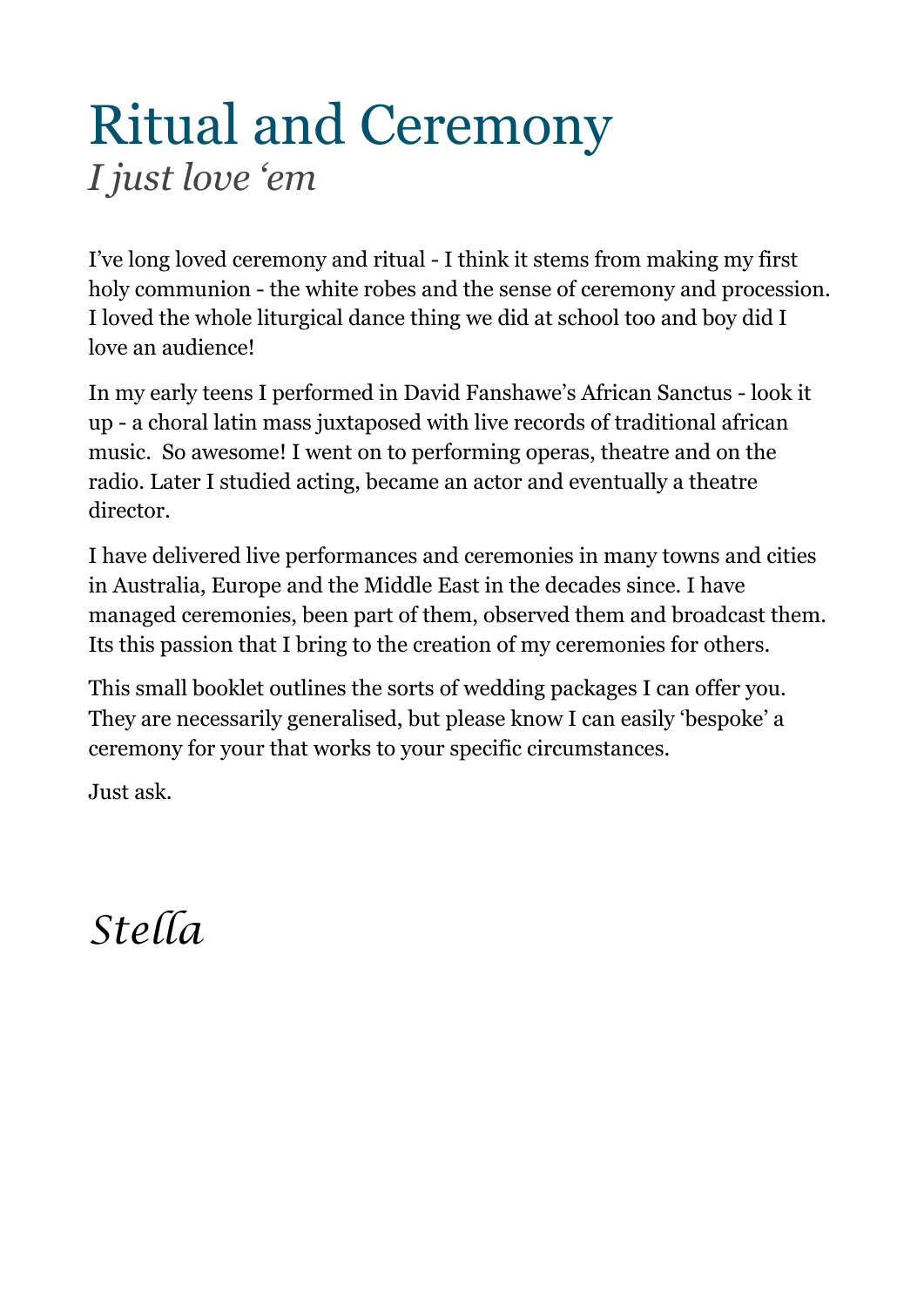### Package 1 Traditional

*An elegant, scripted, no surprises traditional wedding*

#### Cost: \$780

The Traditional Package is just as it sounds; the preparation and delivery of an elegant, scripted, no surprises, beautiful traditional wedding. I will provide:

all legally prepared paperwork before, during and after the marriage ceremony to cover all the legal obligations as both an authorised Marriage Celebrant & a Justice of the Peace

- A ceremony duration up to 50 minutes.
- A signing table and two chairs, if needed.
- Basic amplification of my voice and a microphone for the marrying couple and readers, if needed.
- Assistance/guidance to prepare your vows, if needed.
- One rehearsal (additional rehearsals are charged for).
- Access to my *clients only portal* with loads of resources.
- Invoices, agreements, receipts, as well as a pricing & refund policy given for all transactions.
- Phone contact on the day of the wedding prior to the ceremony.
- No other booking for the celebrant on that day.

#### *The couple are asked to*

- cover the cost of celebrants travel or accommodation by prior arrangements if required
- provide 2 witnesses over the age of 18
- Understand the legal requirement that if either of the parties to the marriage does not understand spoken English or cannot speak English, the couple will need engage a translator to translate the wedding.
- it is recommended that couples seeking to engage a translator have a rehearsal.
- adhere to the minimum one month's notice for the ceremony unless there are extenuating circumstances that require a court order for a shortening of time.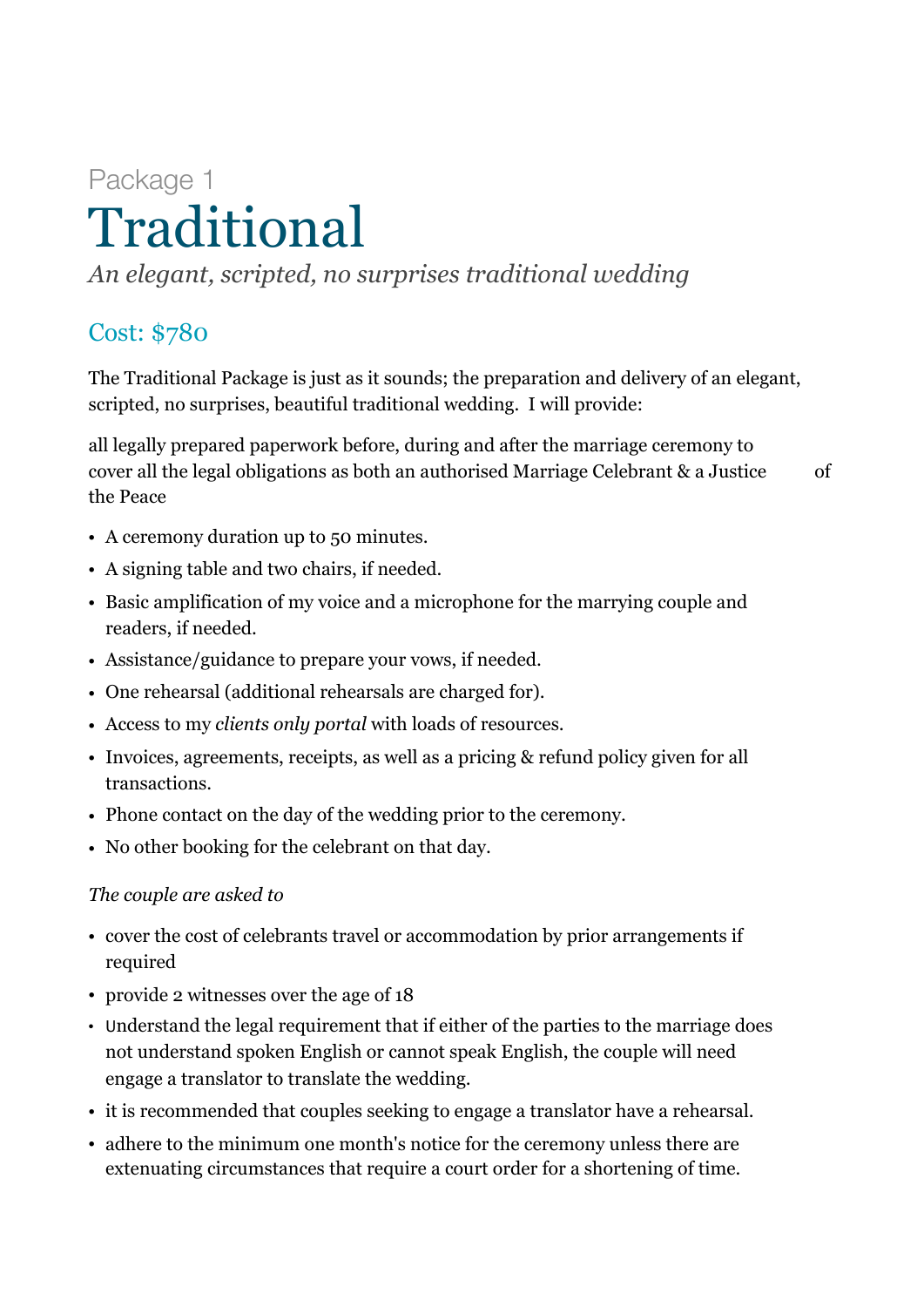### Package 2 Just KISS *Just keep it stunningly simple*

#### Cost : \$650

The KISS Package is for couples who want to legally marry but just want to 'keep it stunningly simple' (and memorable!). I will provide:

all legally prepared paperwork before, during and after the marriage ceremony to cover all the legal obligations as both an authorised Marriage Celebrant & a Justice of the Peace

- A ceremony duration up to 50 minutes
- A signing table and two chairs, if needed.
- Basic amplification of my voice and a microphone for the marrying couple and readers, if needed.
- Assistance/guidance to prepare your vows, if needed.
- Access to my clients only portal with loads of resources.
- invoices, agreements, receipts, as well as a pricing & refund policy given for all transactions.
- phone contact on the day of the wedding prior to the ceremony.

*Please note* that there is no rehearsal provision in this package. Couples requesting a rehearsal will need to include extra time and will be invoiced for travel time, and the rehearsal period at a rate of \$55 per hour.

The couple are asked to:

- Cover the cost of my travel or accommodation (where the venue is outside the ACT), by prior arrangements.
- provide 2 witnesses over the age of 18.
- understand the legal requirement that if either of the parties to the marriage does not understand spoken English or cannot speak English, the couple will need engage a translator to translate the wedding.
- it is recommended that couples seeking to engage a translator have a rehearsal.
- adhere to the minimum one month's notice for the ceremony unless there are extenuating circumstances that require a court order for a shortening of time.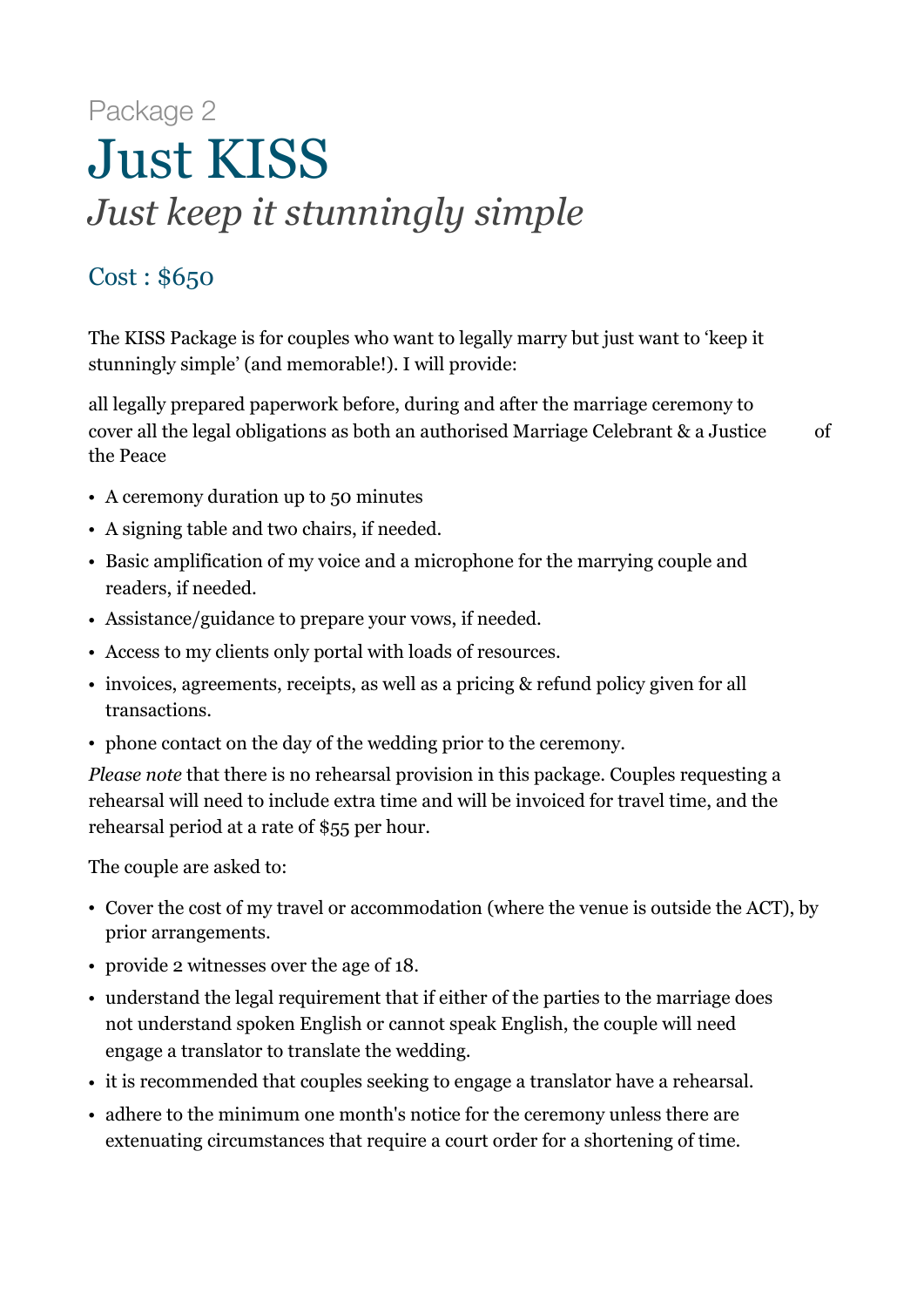### Package 3 The Weekday Ceremony

*A lovely, simple, scripted, no surprises weekday wedding* 

#### Cost: \$630

The Weekday Package is ideal for couples seeking to marry during the week: Monday to Thursday and a ceremony duration up to 50 minutes. I will provide:

- Your choice of wedding vows and my assistance with the scripting of your service .
- A signing table and two chairs.
- Basic amplification of my voice and a microphone for the marrying couple and readers, if needed.
- Access to my online resources portal.
- Timely provision of invoices, agreements, receipts, as well as a pricing & refund policy given for all transactions.
- Phone contact on the day of the wedding prior to the ceremony.

Please note that there is no rehearsal provision in this package. Couples requesting a rehearsal will need to include extra time and will be invoiced for my travel time, and the rehearsal period at a rate of \$55 per hour.

The couple are asked to:

- Cover the cost of my travel or accommodation (where the venue is outside the ACT), by prior arrangements.
- Provide 2 witnesses over the age of 18, and can read and understand English.
- Understand the legal requirement that if either of the parties to the marriage does not understand spoken English or cannot speak English, the couple will engage a translator to translate the wedding.

*Note:* it is recommended that couples seeking to engage a translator have a rehearsal.

• Adhere to the minimum one month's notice for the ceremony unless there are extenuating circumstances that require a court order for a shortening of time.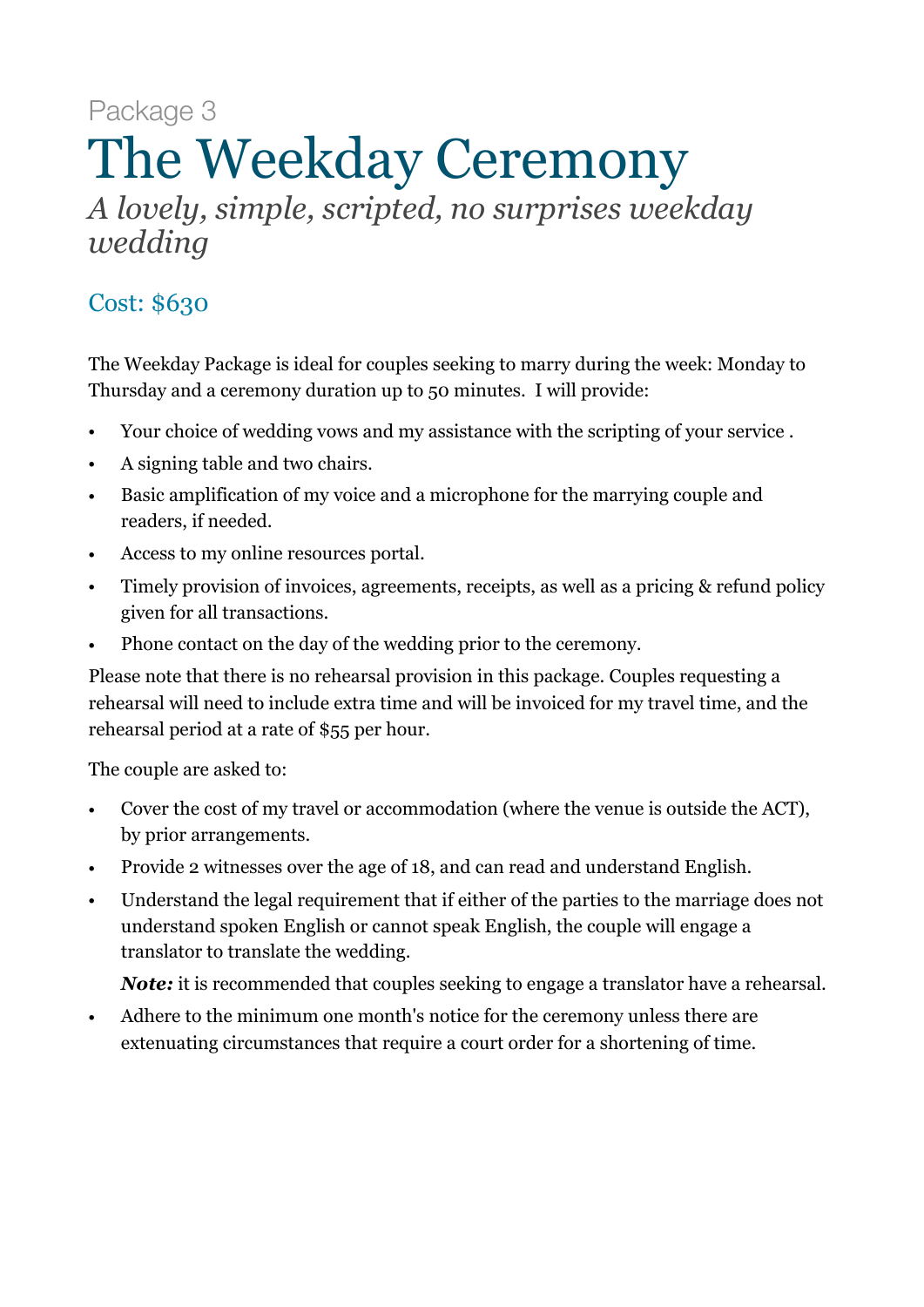### Package 4 The Elopement *A ceremony that focuses on the two of you*

#### Cost : \$520

The Kiss Package is ideal for couples choosing to marry without an audience or complication. I will provide:

- all legally prepared paperwork before, during and after the marriage ceremony to cover all the legal obligations as both an authorised Marriage Celebrant & a Justice of the Peace (please note you will need to meet all legal obligations required to marry).
- A ceremony duration up to 20 minutes.
- No more than 8 people in attendance, including the witnesses.
- Your choice of wedding vows and my assistance with the scripting of your service .
- A signing table and two chairs.
- Access to my online resources portal.
- Timely provision of invoices, agreements, receipts, as well as a pricing & refund policy given for all transactions.
- Phone contact on the day of the wedding prior to the ceremony.

Please note that there is no rehearsal provision in this package. Couples requesting a rehearsal will need to include extra time and will be invoiced for my travel time, and the rehearsal period at a rate of \$55 per hour.

The couple are asked to:

- Cover the cost of my travel or accommodation (where the venue is outside the ACT), by prior arrangements
- Provide 2 witnesses over the age of 18, and can read and understand English.
- Understand the legal requirement that if either of the parties to the marriage does not understand spoken English or cannot speak English, the couple will engage a translator to translate the wedding.
	- Note: it is recommended that couples seeking to engage a translator have a rehearsal.
- Adhere to the minimum one month's notice for the ceremony unless there are extenuating circumstances that require a court order for a shortening of time.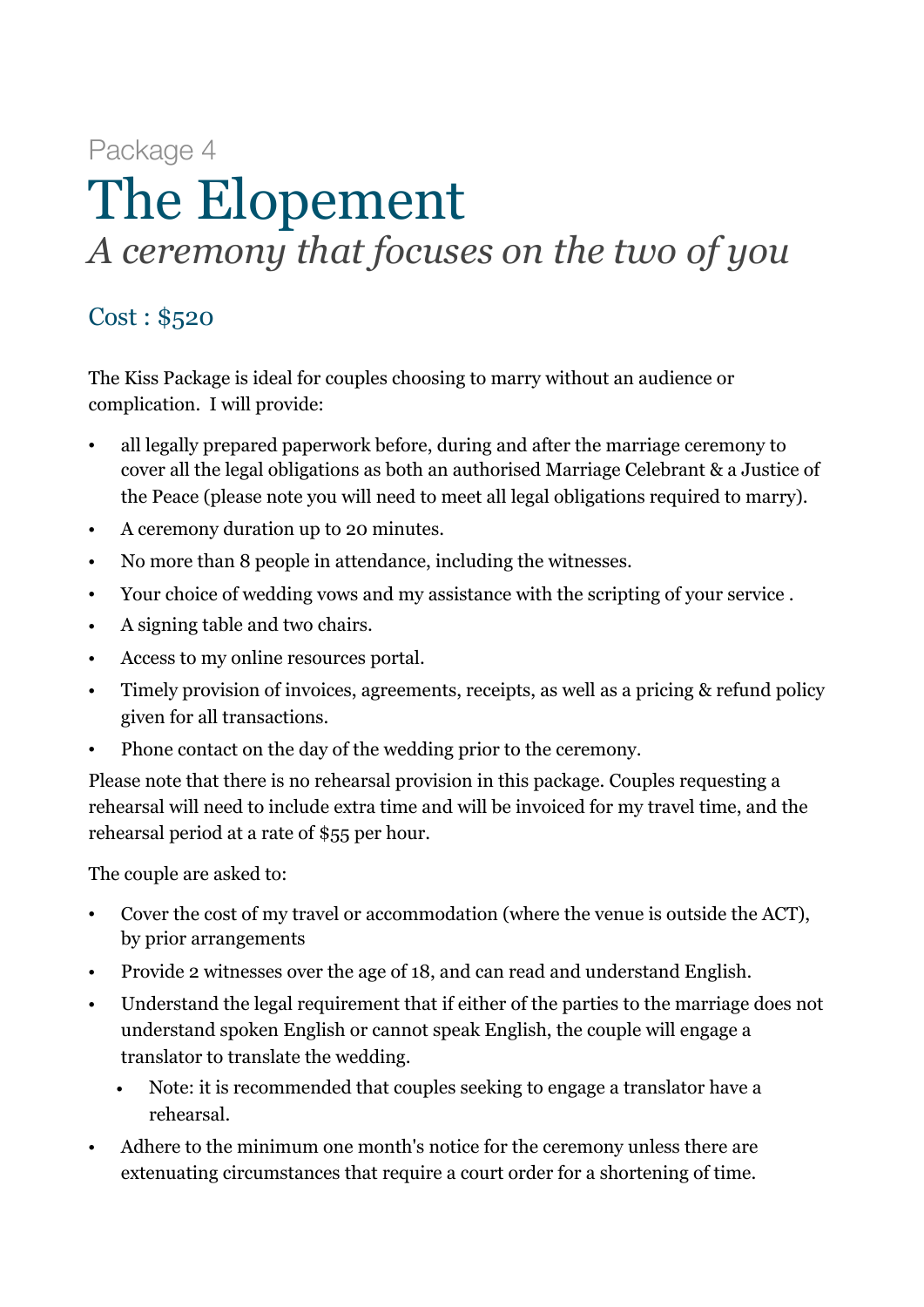### Package 5 A simple legal marriage ceremony *just for the two of you*

### Cost : \$280 - \$330

I recognise that for many couples practicalities may mean that they are unable to marry with friends and family present. Rather they are looking for a simple intimate ceremony, and will celebrate their marriage with loved ones at another time. For couples seeking a 'legal ceremony' only I can:

- assist with the completion of all required paperwork before, during and after the marriage ceremony as both an authorised Marriage Celebrant & a Justice of the Peace (please note you will need to meet all legal obligations required to marry).
- enable a service involving 4 people in attendance: the marrying couple and 2 witnesses.
- ensure timely provision of invoices, agreements, receipts, as well as a pricing & refund policy given for all transactions.
- make phone contact on the day of the wedding, prior to the brief ceremony.

The couple are asked to:

- note that there is no rehearsal provision in this package and the service is brief and to the point - getting you married!
- comply with legal requirements; including adherence to the minimum of one month's notice for the ceremony unless there are extenuating circumstances that require a court order for a shortening of time. If tis is the case, you will need to arrange for approvals as I cannot do this on your behalf.
- understand the legal requirement that if either of the parties to the marriage does not understand spoken English or cannot speak English, the couple will engage a translator to translate the wedding and that re-scripting to allow translation may attract an additional fee of 1 hours work charged at \$55 per hour.

### Package 6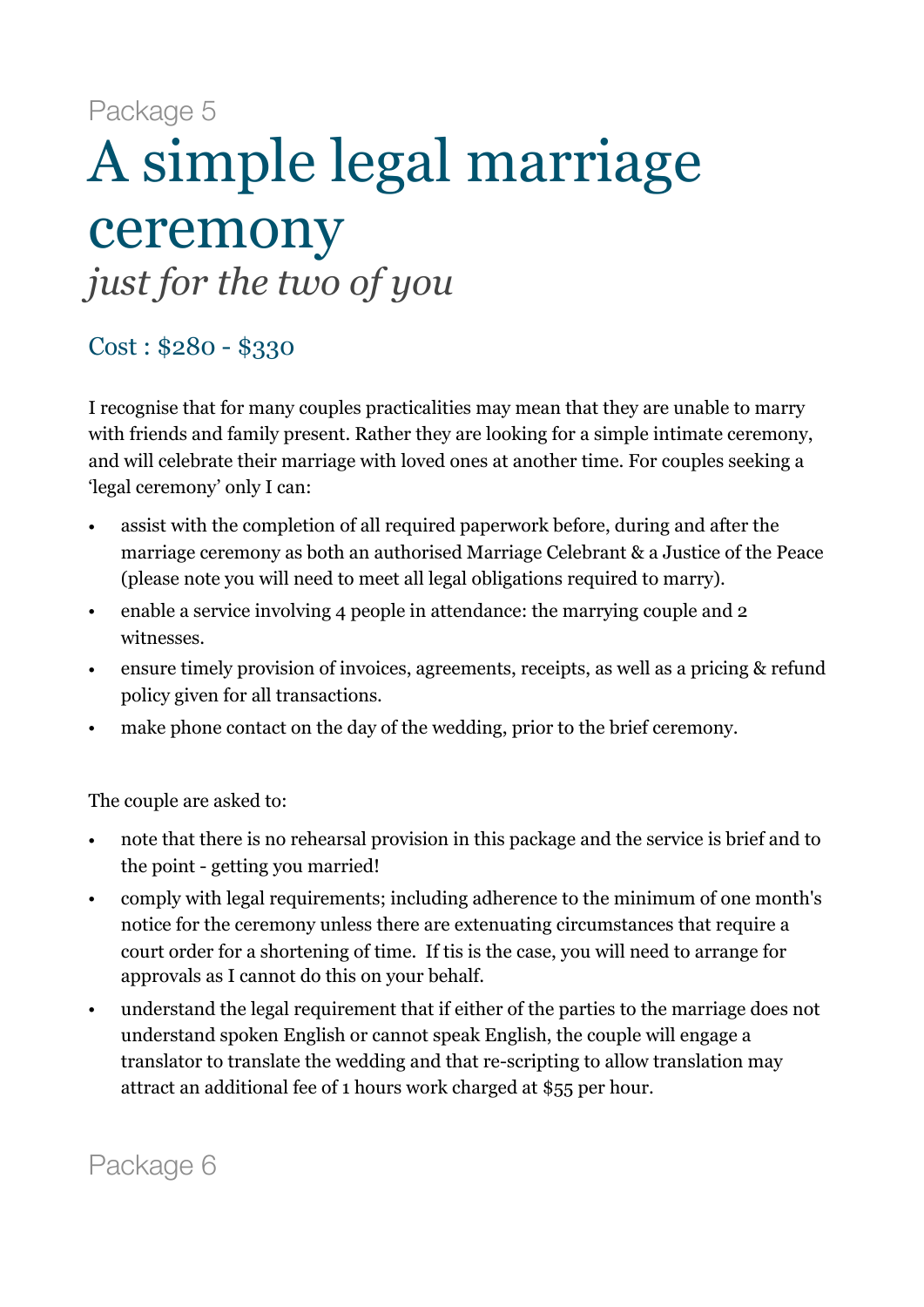## Handfasting & Commitment Ceremonies

*A ceremony of life partnership* 

#### Cost : \$420

The oldest and most endearing of joining ceremonies are these. They focus on the couple and do not involve any legalities. I will provide:

- A ceremony duration up to 30 minutes
- My assistance with the scripting of your ceremony
- Access to my online resources portal
- timely provision of invoices, agreements, receipts, as well as a pricing & refund policy given for all transactions
- phone contact on the day of the ceremony

Please note that there is no rehearsal provision in this package. Couples requesting a rehearsal will need to include extra time and will be invoiced for my travel time, and the rehearsal period at a rate of \$55 per hour.

The couple are asked to

• cover the cost of celebrants travel or accommodation by prior arrangements